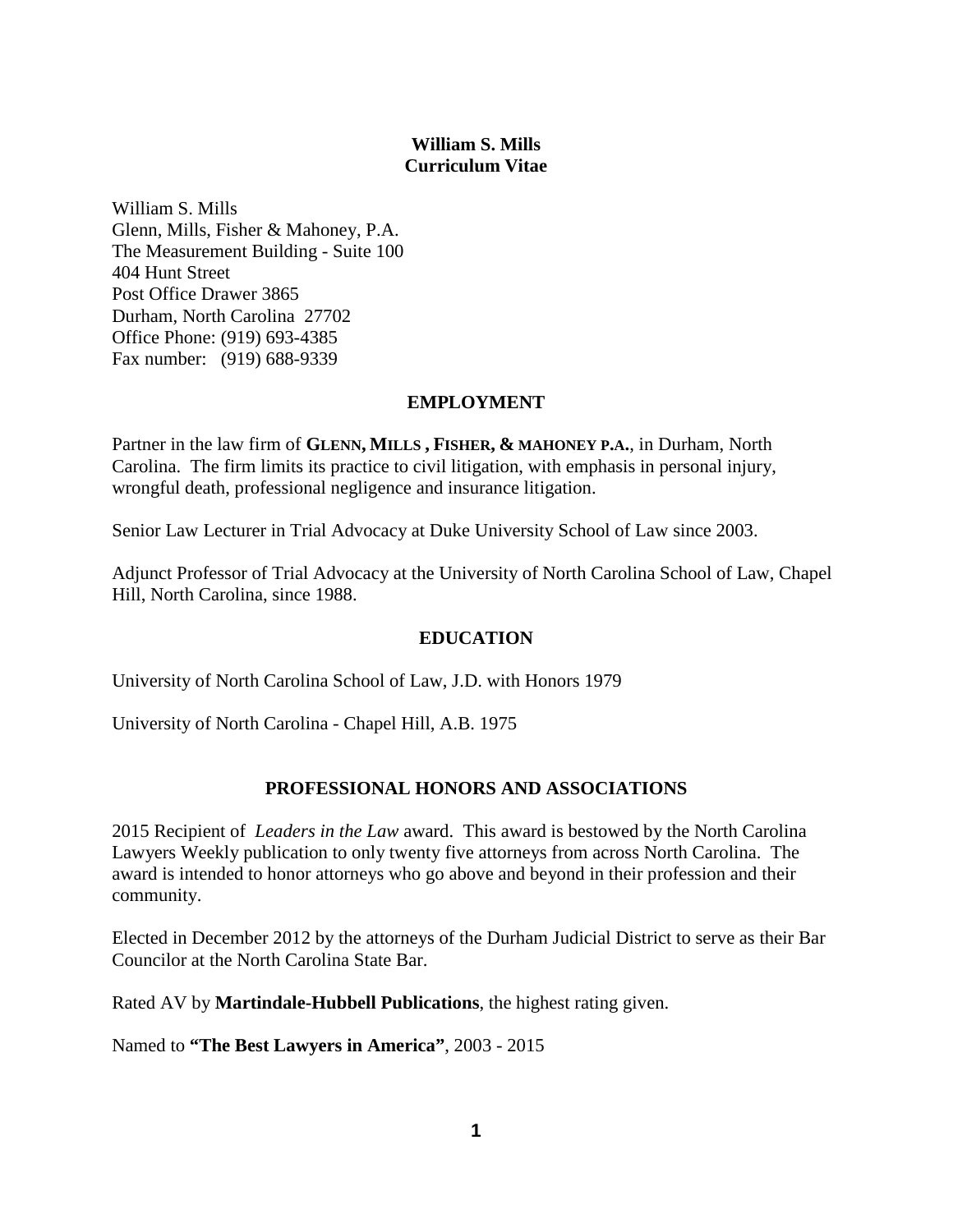Selected to **North Carolina's Legal Elite** by *Business North Carolina.* 

Inducted as a Fellow with the **Litigation Counsel of America** in October, 2010, an honor that is by invitation only to less than ½ percent of American Lawyers. www.litcounsel.org.

Selected by **The American Trial Lawyers Association** for inclusion in their "Top 100 Trial Lawyers" for 2010 in North Carolina. www.theatla.com

Selected by **North Carolina Super Lawyers** as one of North Carolina's for inclusion in their Super Lawyers designation in 2015 and many prior years.

President of the **North Carolina Academy of Trial Lawyers:** (now known as North Carolina Advocates for Justice) 1999-2000.

### **National Board of Trial Advocacy**

Board Certified in Civil Litigation by the National Board of Trial Advocacy on June 4, 1997. Certification is awarded after a lengthy process of certification of trials and litigation experience and passage of a six hour written exam.

#### **American Board of Trial Advocates**

President - North Carolina Eastern Division 2006-2007.

Inducted on November 8, 1997 to this national organization of trial attorneys dedicated to the preservation of the right to trial by jury and professionalism.

## **North Carolina State Bar**

Member of 1991 Redbook Rewrite Committee charged with the responsibility of completely revising the entire Redbook regarding the procedures for attorney discipline.

#### **Fourteenth Judicial District - Durham County Bar Association:**

President, 1987-88

Founding Chairman of the Local Grievance Committee which was a sub division of the State Bar and charged with investigating grievances filed against lawyers in the Fourteenth Judicial District or violations of the Rules of Professional Conduct, 1989-91.

#### **National Institute of Trial Advocacy:**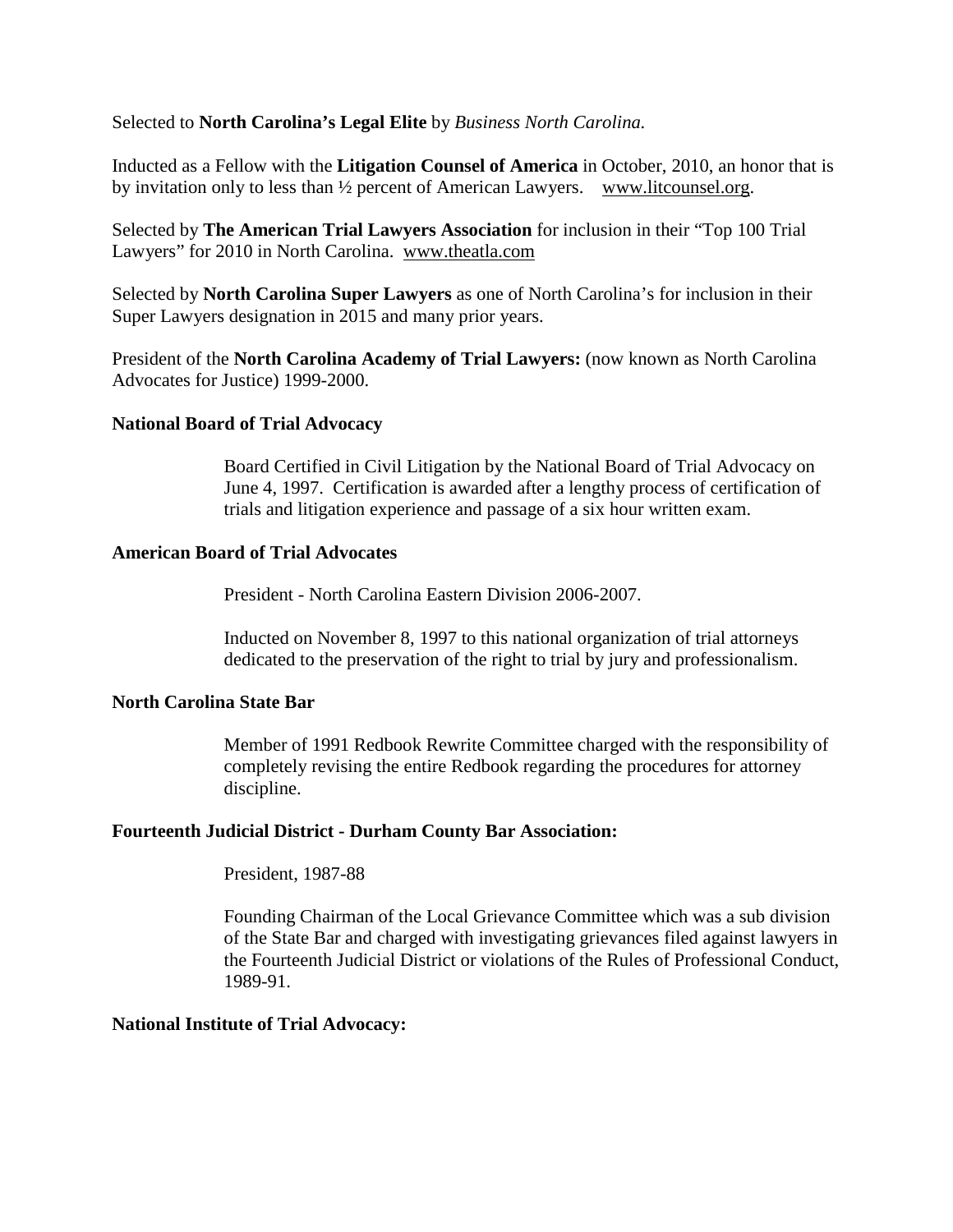Became certified as a Faculty Member in May of 1985 after training at the Harvard Law School Nita training program. Thereafter have participated in numerous Southeast Regional NITA Program.

## **MEMBERSHIPS**

Association of Trial Lawyers of America North Carolina Academy of Trial Lawyers North Carolina Bar Association North Carolina State Bar

## **EDUCATIONAL HONORS**

Member of North Carolina Law Review 1978-79.

Member of UNC Law School Moot Court Bench - National Mock Trial Team, 1978-79. Participated in two day trial competition in Jackson Mississippi on behalf of UNC Law School. Phi Beta Kappa Honor Society, inducted April, 1975.

Recipient of the James M. Johnston Scholarship during Undergraduate Study

Member of Honors Program

Phi Eta Sigma Honor Society, inducted 1971.

Recipient of the Phillips Travel Fellowship in 1975 which funded three months of independent travel throughout Europe.

Lieutenant Governor of Morrison Residence College, 1972.

## **COMMUNITY SERVICE AND APPOINTED POSITIONS**

Member of the University of North Carolina, Chapel Hill Board of Visitors since 2014.

Member of the Durham City Board of Adjustment from July 1987 through February 1988.

Raleigh Durham International Airport Authority Member. Appointed by the City of Durham in 1991 for a two year term. Chairman of the Airport Noise and Abatement Committee; Member of the Law, Finance and Personnel Committee and Public Relations Committee.

Member of the Board of Directors and Executive Committee of the Triangle Land Conservancy, 1994 - 1996

Soccer Coach in Durham's WoodCroft Athletic Association for twelve years.

## **PUBLICATIONS AND PRESENTATIONS**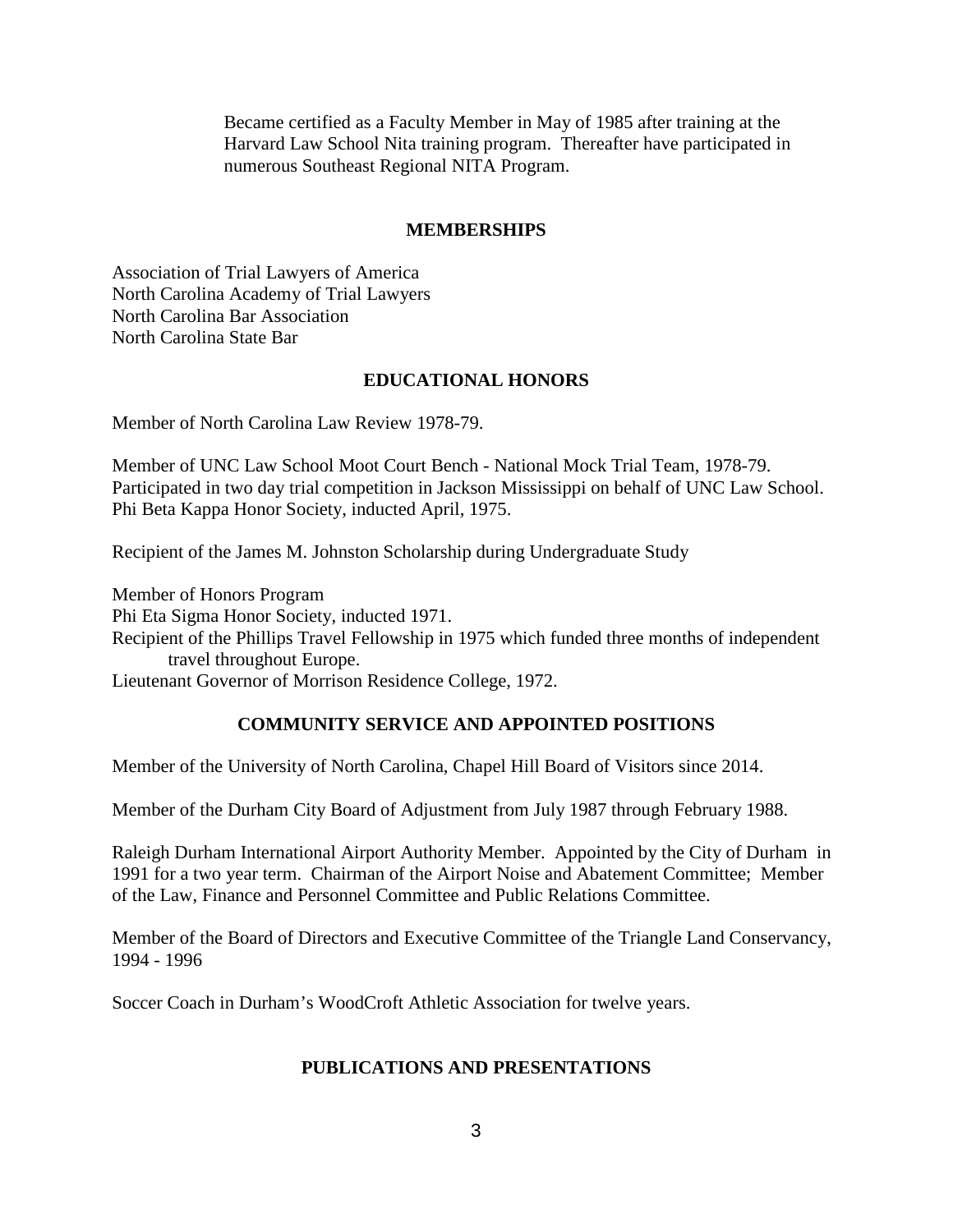"Summation", presented at a Continuing Legal Education program sponsored by the North Carolina Academy of Trial Lawyers January, 1986. Manuscript prepared and published on topic.

Faculty member of the North Carolina Academy of Trial Lawyers Trial Advocacy Clinic each year since 1987. This is a 5 day program of limited registration designed to have the participants learn to try cases by actually performing trial advocacy exercises and then being critiqued by faculty.

"The Week Before Trial", presented at a Continuing Legal Education program sponsored by the North Carolina Academy of Trial Lawyers in Raleigh, North Carolina. Manuscript prepared and published on topic.

"Hot Issues: Personal Injury Cases", presented at a Continuing Legal Education program sponsored by the North Carolina Academy of Trial Lawyers in Durham, North Carolina. Manuscript prepared and published on topic.

"Proving Causation in Professional Negligence", presented at a Continuing Legal Education program sponsored by the North Carolina Academy of Trial Lawyers in Greensboro, North Carolina. Manuscript prepared and published on topic.

"Trial Techniques for proving Damages", presented at a Continuing Legal Education Program sponsored by the North Carolina Academy of Trial Lawyers in Raleigh, North Carolina. Manuscript prepared and published on topic.

"Overcoming the Work Product Privilege Objection", presented at a Continuing Legal Education Program sponsored by the North Carolina Academy of Trial Lawyers in North Myrtle Beach, North Carolina, at the Annual Convention. Manuscript prepared and published on topic.

Panel member at the summer Conference of the Association of Municipal Attorneys for a discussion of ethics for Municipal Lawyers. I was invited as a representative of the plaintiff's bar in disputes with cities.

"Malpractice Avoidance and Repair", presented at a Continuing legal education program sponsored by the Wake Forest School of Law in Greensboro, N.C. Manuscript prepared and published on topic.

Chairman of Continuing Legal Education program: "The Art of Persuasion", a one day program sponsored by the North Carolina Academy of Trial Lawyers, in Greensboro, N.C.

"Causation", manuscript and paper published by North Carolina Academy of Trial Lawyers and presented at "Personal Injury Seminar", in Raleigh, North Carolina.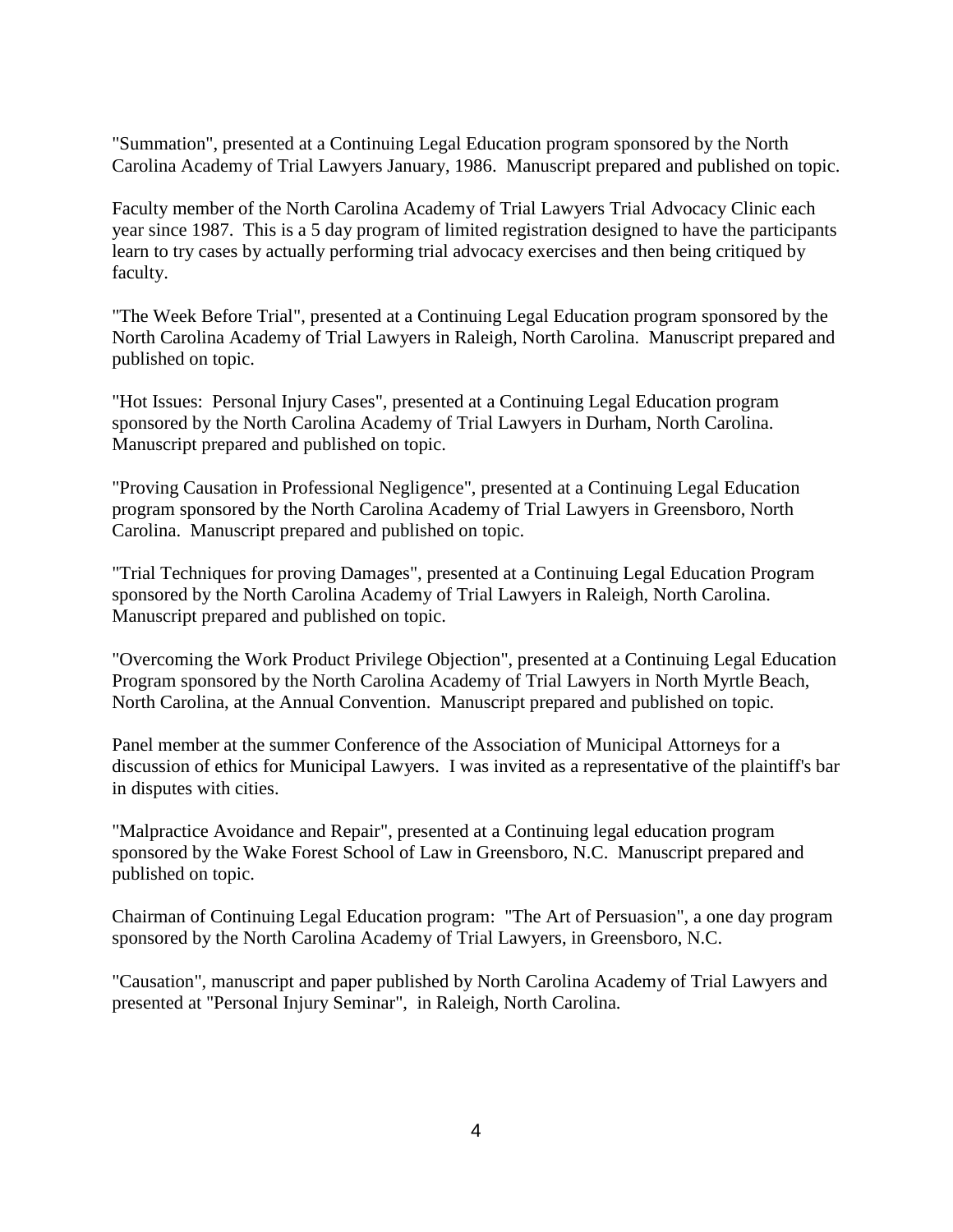"Appellate Procedure; How, What and When", manuscript published by the North Carolina Academy of Trial Lawyers and presented to the Summer Conference of the NCATL Legal Assistants program, Wrightsville Beach, North Carolina.

"Initial Intake, Investigation and Evaluation of a Civil Case". A spoken presentation at the North Carolina Academy of Trial Lawyers' CLE program entitled "Practical Trial Skills" in Raleigh.

Program Chairman of the North Carolina Academy of Trial Lawyers' CLE program entitled "Practical Trial Skills" in Raleigh.

Program Chairman of the North Carolina Academy of Trial Lawyers' CLE program entitled "Trial Evidence" in Raleigh.

Section Leader at "Depositions" program sponsored by the North Carolina Academy of Trial Lawyers in Greensboro.

Speaker at continuing legal education program entitled "Alternative Dispute Resolution" sponsored by the North Carolina Academy of Trial Lawyers in Raleigh, N.C.

Speaker on Opening Statement at continuing legal education program entitled "Inadequate Offer, Try that Personal Injury case" sponsored by the North Carolina Academy of Trial Lawyers in Greensboro, N.C. Manuscript prepared and published on topic.

Speaker at the Annual Convention of the Association of Trial Lawyers of America, in New York, New York. Spoke to the Professional Negligence Section on how to obtain witness statements from the office of Risk Management in medical negligence actions against Hospitals. Manuscript prepared and published on topic.

Speaker at continuing legal education program entitled "Personal Injury Law" on the topic of Alternative Dispute Resolution sponsored by the North Carolina Academy of Trial Lawyers in Greensboro, N.C. Manuscript prepared and published on topic.

Speaker at continuing legal education program entitled "Trial Evidence" on the topic of "Making and Meeting Objections at Trial" sponsored by the North Carolina Academy of Trial Lawyers in Greensboro, N.C. Manuscript prepared and published on topic.

Speaker at continuing legal education program entitled "Examining Expert Witnesses" on the topic of "Direct examination of economist on Loss of Future Income" sponsored by the North Carolina Academy of Trial Lawyers in Greensboro, N.C. Manuscript prepared and published on topic.

Chair, faculty member and speaker at the 1997 Annual Trial Advocacy Program sponsored by the North Carolina Academy of Trial Lawyers in Raleigh, N.C.